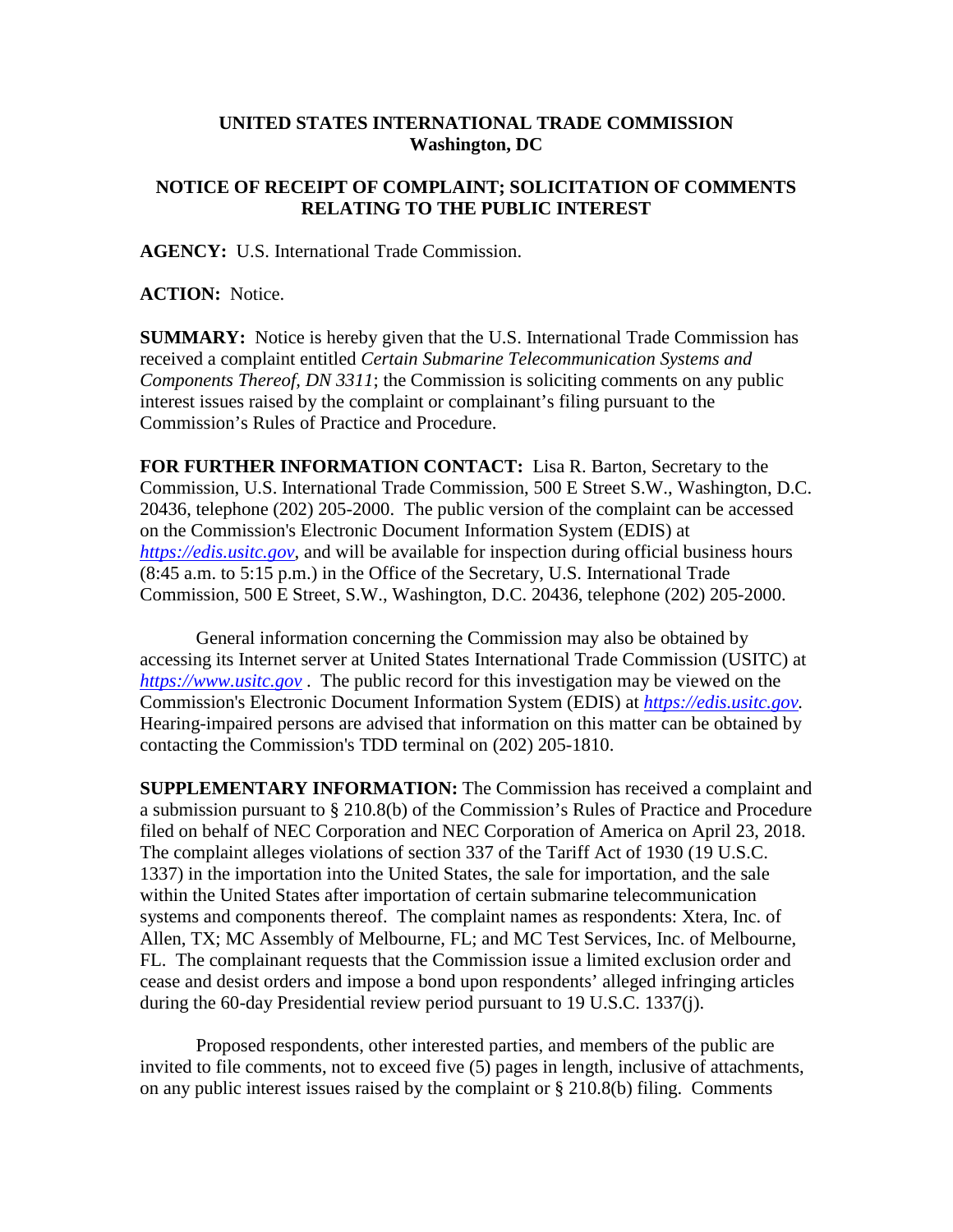should address whether issuance of the relief specifically requested by the complainant in this investigation would affect the public health and welfare in the United States, competitive conditions in the United States economy, the production of like or directly competitive articles in the United States, or United States consumers.

In particular, the Commission is interested in comments that:

- (i) explain how the articles potentially subject to the requested remedial orders are used in the United States;
- (ii) identify any public health, safety, or welfare concerns in the United States relating to the requested remedial orders;
- (iii) identify like or directly competitive articles that complainant, its licensees, or third parties make in the United States which could replace the subject articles if they were to be excluded;
- (iv) indicate whether complainant, complainant's licensees, and/or third party suppliers have the capacity to replace the volume of articles potentially subject to the requested exclusion order and/or a cease and desist order within a commercially reasonable time; and
- (v) explain how the requested remedial orders would impact United States consumers.

Written submissions must be filed no later than by close of business, eight calendar days after the date of publication of this notice in the *Federal Register*. There will be further opportunities for comment on the public interest after the issuance of any final initial determination in this investigation.

Persons filing written submissions must file the original document electronically on or before the deadlines stated above and submit 8 true paper copies to the Office of the Secretary by noon the next day pursuant to § 210.4(f) of the Commission's Rules of Practice and Procedure (19 CFR 210.4(f)). Submissions should refer to the docket number ("Docket No. 3311) in a prominent place on the cover page and/or the first page. (See Handbook for Electonic Filing Procedures, *Electronic Filing Procedures*<sup>[1](#page-1-0)</sup>). Persons with questions regarding filing should contact the Secretary (202-205-2000).

Any person desiring to submit a document to the Commission in confidence must request confidential treatment. All such requests should be directed to the Secretary to the Commission and must include a full statement of the reasons why the Commission should grant such treatment. *See* 19 CFR 201.6. Documents for which confidential treatment by the Commission is properly sought will be treated accordingly. All such requests should be directed to the Secretary to the Commission and must include a full

 $\overline{a}$ 

<span id="page-1-0"></span><sup>1</sup> Handbook for Electronic Filing Procedures: *[https://www.usitc.gov/documents/handbook\\_on\\_filing\\_procedures.pdf](https://www.usitc.gov/documents/handbook_on_filing_procedures.pdf)*